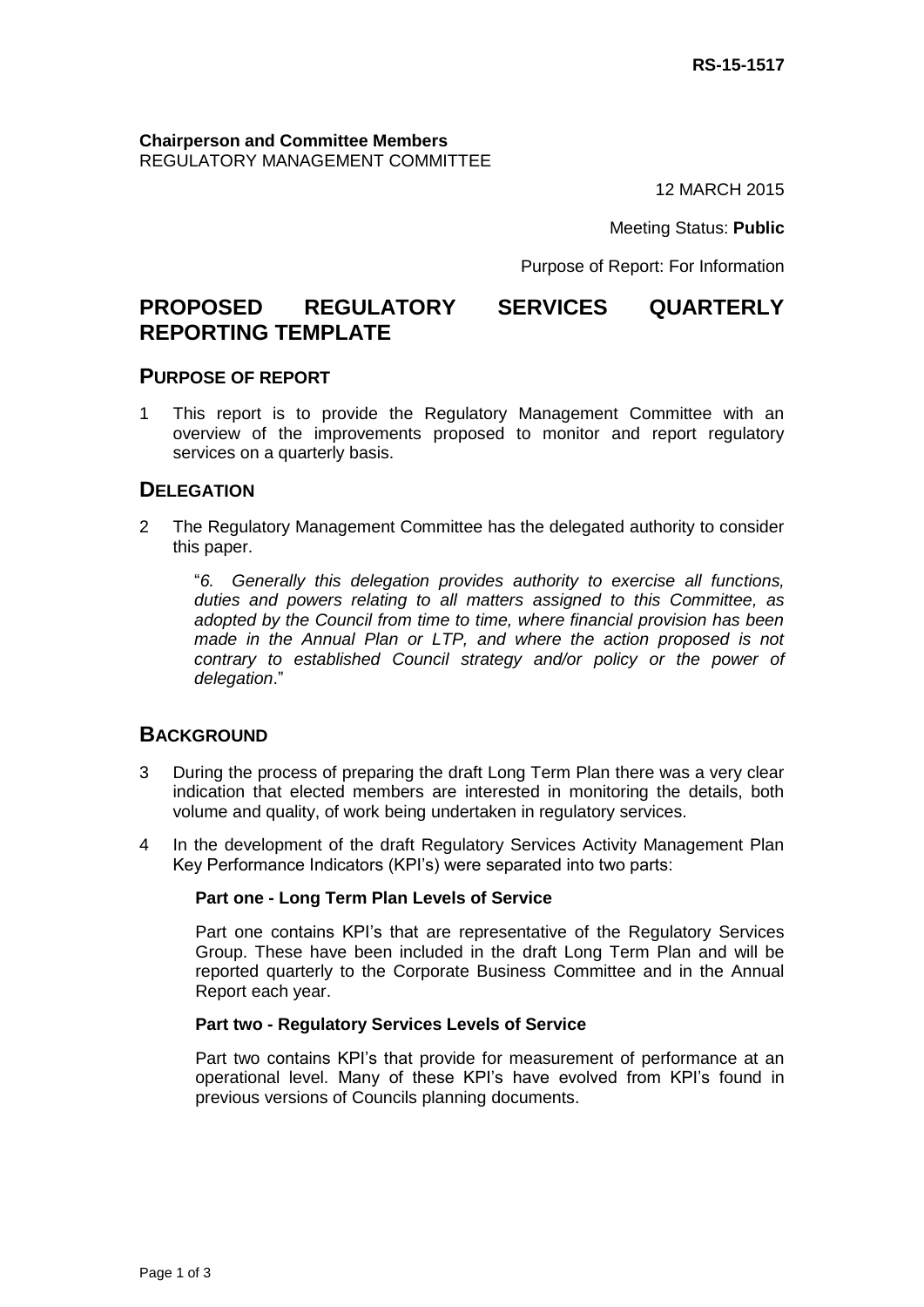## **ISSUES AND OPTIONS**

### **Issues**

- 5 During the year regular data on regulatory services performance will be collected, collated and analysed by staff. That performance monitoring information will be provided in the form of a Regulatory Services Quarterly Report to inform elected members of the progress made toward achieving performance requirements in the Regulatory Services Activity Management Plan. This will be reported to the Regulatory Management Committee.
- 6 The KPI's in the Regulatory Services Activity Management Plan are currently in draft form and will be finalised after the adoption of the Long Term Plan. Each KPI is currently being evaluated to ensure it is SMART (Specific, Measurable, Achievable, Relevant and Time-bound). This involves checking that base data is able to be collected and reported on efficiently and meaningfully. This process may result in some changes to the wording of some KPI's.
- 7 The format that elected members will receive this information is shown in Appendix 1 attached to this report: RS-15-1517. Please note that "results" contained in this template are a representation of how information may look and are not based on actual figures.

## **CONSIDERATIONS**

## Policy considerations

8 There are no policy considerations.

### Legal considerations

9 There are no legal considerations.

## Financial considerations

10 There are no financial considerations

## Tāngata whenua considerations

11 There are no Tāngata whenua considerations.

### **SIGNIFICANCE AND ENGAGEMENT**

### Degree of significance

12 This matter has a low level of significance under Council policy.

## Engagement planning

13 As this is an information paper an engagement plan is not required.

## **Publicity**

14 There is no immediate publicity issue, but note the template in this paper introduces a report that when populated will have public interest.